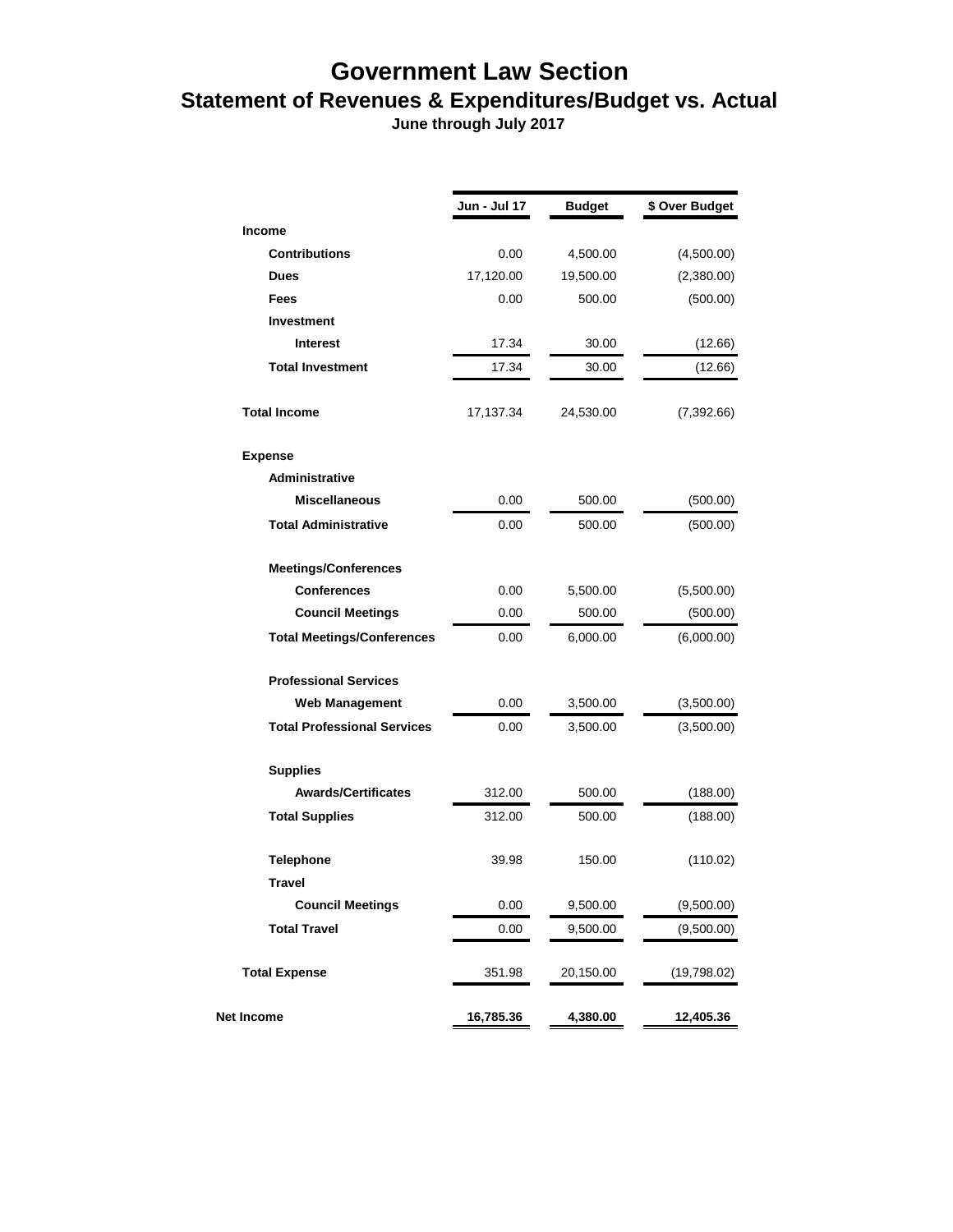## **Government Law Section Rev & Exp Prev Year Comparison**

 **June through July 2017**

|                                   | <b>Jun - Jul 17</b> | <b>Jun - Jul 16</b> | \$ Change | % Change    |
|-----------------------------------|---------------------|---------------------|-----------|-------------|
| <b>Income</b>                     |                     |                     |           |             |
| <b>Dues</b>                       | 17,120.00           | 16,480.00           | 640.00    | 3.88%       |
| <b>Investment</b>                 |                     |                     |           |             |
| <b>Interest</b>                   | 17.34               | 5.48                | 11.86     | 216.42%     |
| <b>Total Investment</b>           | 17.34               | 5.48                | 11.86     | 216.42%     |
| <b>Total Income</b>               | 17,137.34           | 16,485.48           | 651.86    | 3.95%       |
| <b>Expense</b>                    |                     |                     |           |             |
| <b>Meetings/Conferences</b>       |                     |                     |           |             |
| <b>Conferences</b>                | 0.00                | 400.00              | (400.00)  | $(100.0\%)$ |
| <b>Total Meetings/Conferences</b> | 0.00                | 400.00              | (400.00)  | $(100.0\%)$ |
| <b>Supplies</b>                   |                     |                     |           |             |
| <b>Awards/Certificates</b>        | 312.00              | 265.25              | 46.75     | 17.63%      |
| <b>Total Supplies</b>             | 312.00              | 265.25              | 46.75     | 17.63%      |
| <b>Telephone</b>                  | 39.98               | 0.00                | 39.98     | 100.0%      |
| <b>Travel</b>                     |                     |                     |           |             |
| <b>Council Meetings</b>           | 0.00                | 329.74              | (329.74)  | $(100.0\%)$ |
| <b>Total Travel</b>               | 0.00                | 329.74              | (329.74)  | $(100.0\%)$ |
| <b>Total Expense</b>              | 351.98              | 994.99              | (643.01)  | (64.63%)    |
| <b>Net Income</b>                 | 16,785.36           | 15,490.49           | 1,294.87  | 8.36%       |